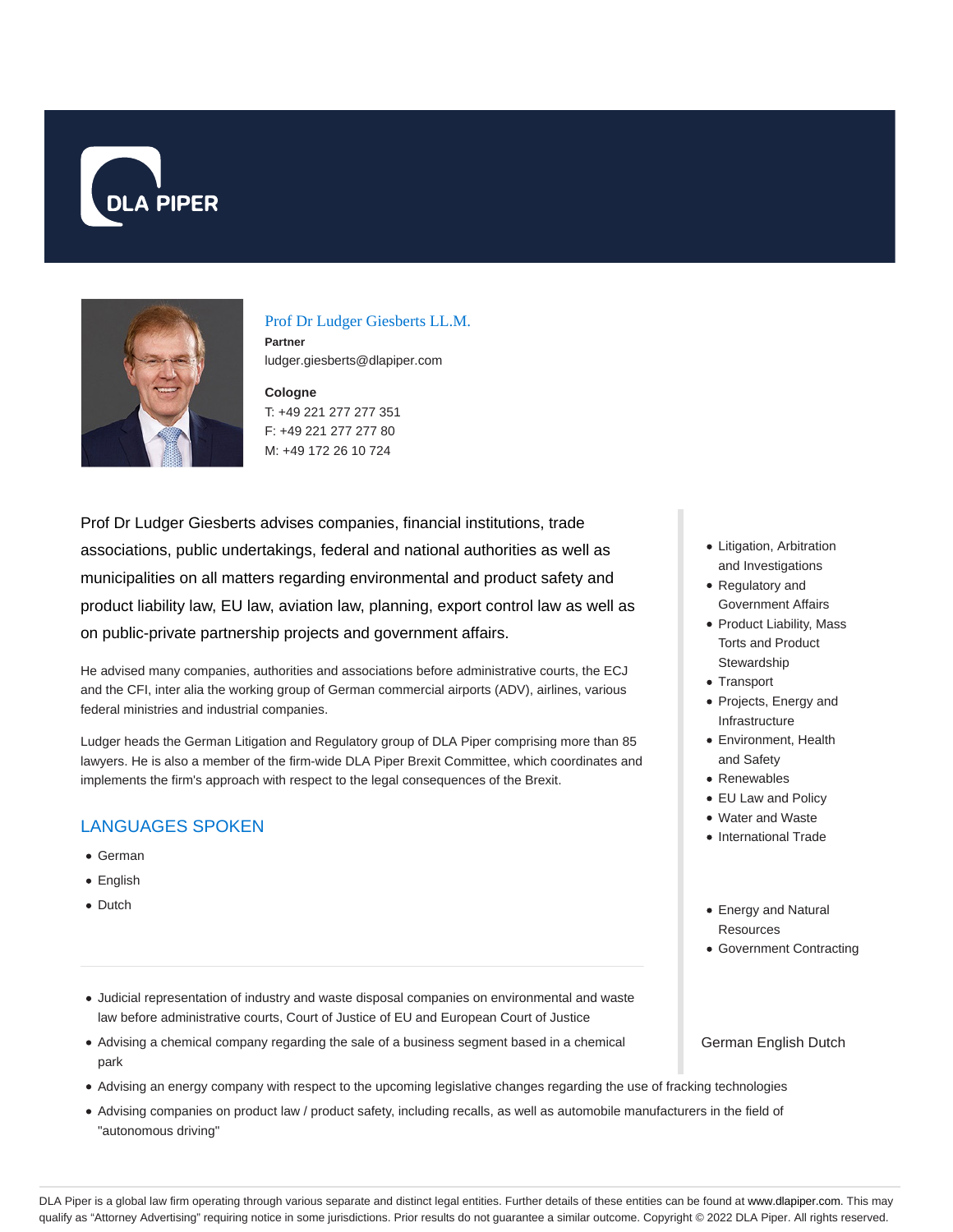- Advising an industrial company in the context of an environmental damage case
- Advising airlines and airports on aviation law
- Advising infrastructure companies and federal states on EU state aid law and representation before the EU Commission
- Judicial representation of companies as well as national authorities (inter alia ministries, the German Federal Aviation Authority) in (EU) state liability matters.

### **CREDENTIALS**

## Professional Qualifications

Rechtsanwalt admitted with Rechtsanwaltskammer Cologne

### Prior Experience

Ludger became a Partner at DLA Piper in March 2008. Before that, he worked for another international law firm for 15 years (10 years as a partner).

## **Recognitions**

- JUVE Handbook 2021/2022: Frequently recommended for public sector: environmental and planning law, product-related environmental law: regulatory and regulated industries: transport sector: regulatory and financing; "gives very qualified advice", competitor; 2020/2021: "very good legal and strategic advice", "very competent, absolutely reliable, always comes up with innovative solutions", clients; 2019/2020: "market-leading expert", competitor
- Legal 500 Germany 2022: Recommended for public law: environmental and planning law (including product related advice), trade and distribution law: foreign trade law, compliance, dispute resolution: commercial disputes and advice of the transport sector; "Excellent expertise with fast and efficient advisory practice."
- Chambers Europe Deutschland 2022: Recommended for public law; "practical and solution-oriented"; "high-class advice and excellent accessibility"
- Handelsblatt in cooperation with Best Lawyers: Recognised as "lawyer of the year" for environmental law (2020) and recommended for environmental law, public law as well as litigation (2021/2022)

### **Education**

- Universities of Bonn and Trier, First and Second State Examination, Dr. jur.
- London School of Economics and Political Science, LL.M.
- The German University of Administrative Sciences Speyer, Magister Rerum Publicarum

## **Memberships**

- German-British Lawyer Association
- Association for Environmental Law

## **Lecturer**

Ludger is a honorary professor (Honorarprofessor) at Cologne University. He lectures on German public economic law (Öffentliches Wirtschaftsrecht) and EU law.

# **INSIGHTS**

He is the author of more than 110 publications, including nine books. He is the co-editor of the Umweltrecht (Beck Online Publication Giesberts/Reinhardt). He is also a member of the board of the Journal of Airport Management and the organiser and moderator of the

DLA Piper is a global law firm operating through various separate and distinct legal entities. Further details of these entities can be found at www.dlapiper.com. This may qualify as "Attorney Advertising" requiring notice in some jurisdictions. Prior results do not guarantee a similar outcome. Copyright © 2022 DLA Piper. All rights reserved.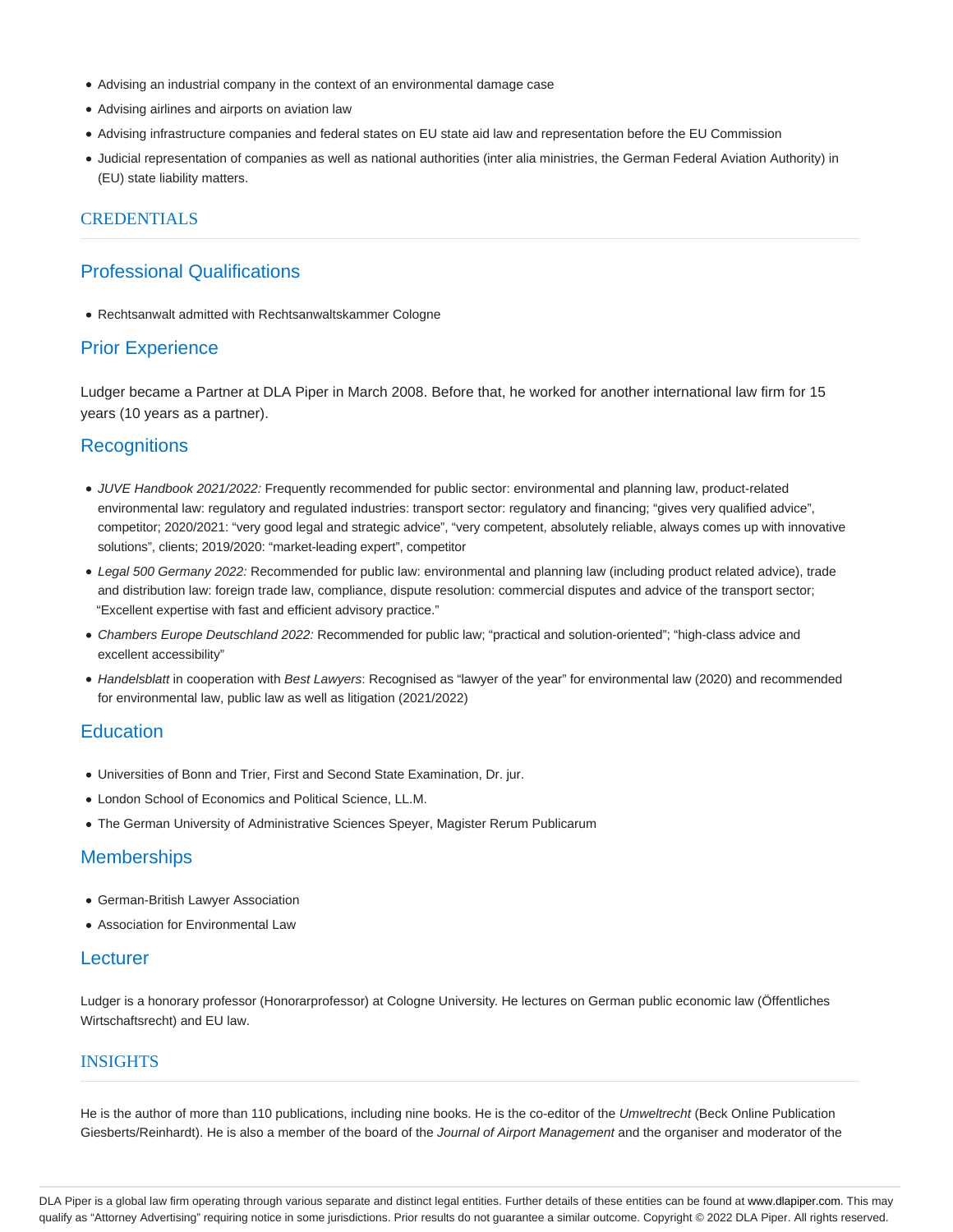German Aviation Days (Deutsche Luftfahrttage).

# **Publications**

**Germany Foreign Direct Investment (FDI) Control: Massive Extension of Scope**

25 January 2021

For the forth time within one year, Germany will broaden the reach of its foreign direct investment control system.

**REACH 2.0 – New EU Chemicals Strategy for Sustainability**

### 10 December 2020

Chemicals are omnipresent in our everyday life and play a fundamental role as building blocks in technologies, materials and products. However, chemicals with hazardous components can also cause damage to human and animal health and the environment.

**Minimum standards along the supply chain - Effects of the supply chain law on German companies**

### 12 November 2020

For internationally operating companies, new demands on their international supply chains are coming into focus. In Germany, the political debate concerning a so-called supply chain law is taking shape. A first draft is expected within the next few months. At the same time, the introduction of a similar set of rules and regulations at EU level is being discussed; a decision on this matter is expected in 2021. Other European countries such as the Netherlands and the United Kingdom have already introduced corresponding legislation.

**Germany's New Foreign Direct Investments (FDI) Act took effect on 11 October 2020**

### 19 October 2020

In addition to the intended amendments to the Foreign Trade and Payments Act Germany's Federal Government on 20 May 2020 has decided on a bill that broadens the scope and the scrutiny with regard to foreign investments.

**Global Class Actions Briefing: Major developments in European consumer protection laws: Product safety and consumer class actions in Europe**

### 15 July 2020

The EU's proposals for a revised EU General Product Safety Directive (the GPSD) and the EU's deal for a Collective Redress Directive (the CRD) point the way to a future of heightened novel risk in Europe of collective redress or, as these claims are popularly known, "class actions".

- "Diesel traffic bans" exceptionally possible ("'Diesel-Verkehrsverbote' ausnahmsweise möglich!"), Neue Zeitschrift für Verwaltungsrecht (NVwZ) 2018, p. 1276 et seqq
- Giesberts/Reinhardt, Beck's online commentary environmental law ("Beck'scher Onlinekommentar Umweltrecht"), continuously updated, printed version: 2nd edition 2018
- Electrical and Electronic Equipment Act, Commentary ("Elektronikgerätegesetz ElektroG, Kommentar"), publishing house Beck Verlag , 3rd edition 2018
- Giesberts/Kastelec, The fracking regulatory package ("Das Regelungspaket zum Fracking"), Neue Zeitschrift für Verwaltungsrecht (NVwZ) 2017, p. 360 et seqq